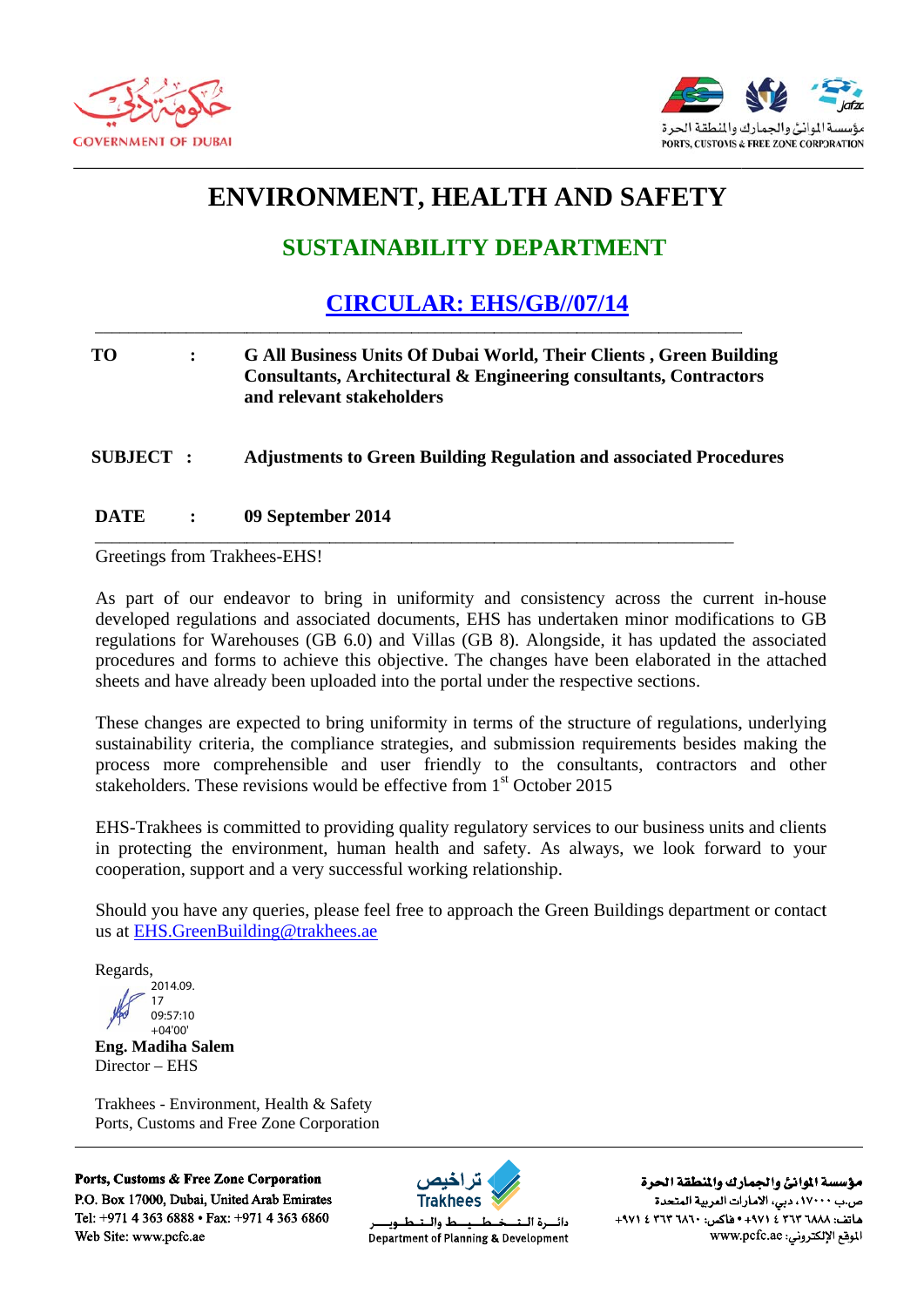



## **Green Building Regulations for Villas & Residential Development**  $S.NO$ **DESCRIPTION REVISIONS / ADJUSTMENTS** Rearrangement of Section titles Section heads have been rearranged to bring it on par with the other EHS developed Regulations. The revised nomenclatures are as below A. General requirements B. Envelope  $&$  Energy C. Lighting D. Control Systems E. Water F. Environment & Internal Air quality G. Sustainable Site H. Operational Sustainability  $\mathbf{1}$ **Regulation GB 8.0** Programmable Thermostat has been moved from "Envelope & Energy" to "Control Systems" Solar Daylighting has been added as a voluntary category under section Lighting *Environmental tobacco* smoke has been added as a voluntary category under section "Environment & Internal air quality" Facility Tuning has been added as a voluntary category under section Operational sustainability **Procedure** for NOC-BP  $\overline{2}$ Minor changes made to reflect the new forms being added. **Submission EHS-GBP-9** The following are the final set of documents related to the procedure EHS-GBP-09 Checklist - NOC-BP Submission **Forms for NOC-BP**  $\overline{\mathcal{A}}$  $GBF-9a$  $GBF-9h$ **Green Building Compliance statement**  $GBF-9c$ Envelope Commitment Sheet *(new)* GBF-9d **AC System Compliance Sheet** (new) **Procedure for NOC-BCC** 5 Minor changes made to reflect the new forms being added. Submission EHS-GBP-10

## Ports, Customs & Free Zone Corporation P.O. Box 17000, Dubai, United Arab Emirates Tel: +971 4 363 6888 • Fax: +971 4 363 6860 Web Site: www.pcfc.ae



دائسرة البت **Department of Planning & Development** 

مؤسسة الموانئ والجمارك والمنطقة الحرة ص.ب ١٧٠٠٠، دبي، الأمارات العربية المتحدة هاتف: ٢٦٨٨ ٢٦٣ ٤ ٢٧١+ • هاكس: ٢٦٨٠ ٢ ٣٦٣ ٤ ٢٩٧١ الموقع الإلكتروني: www.pcfc.ae